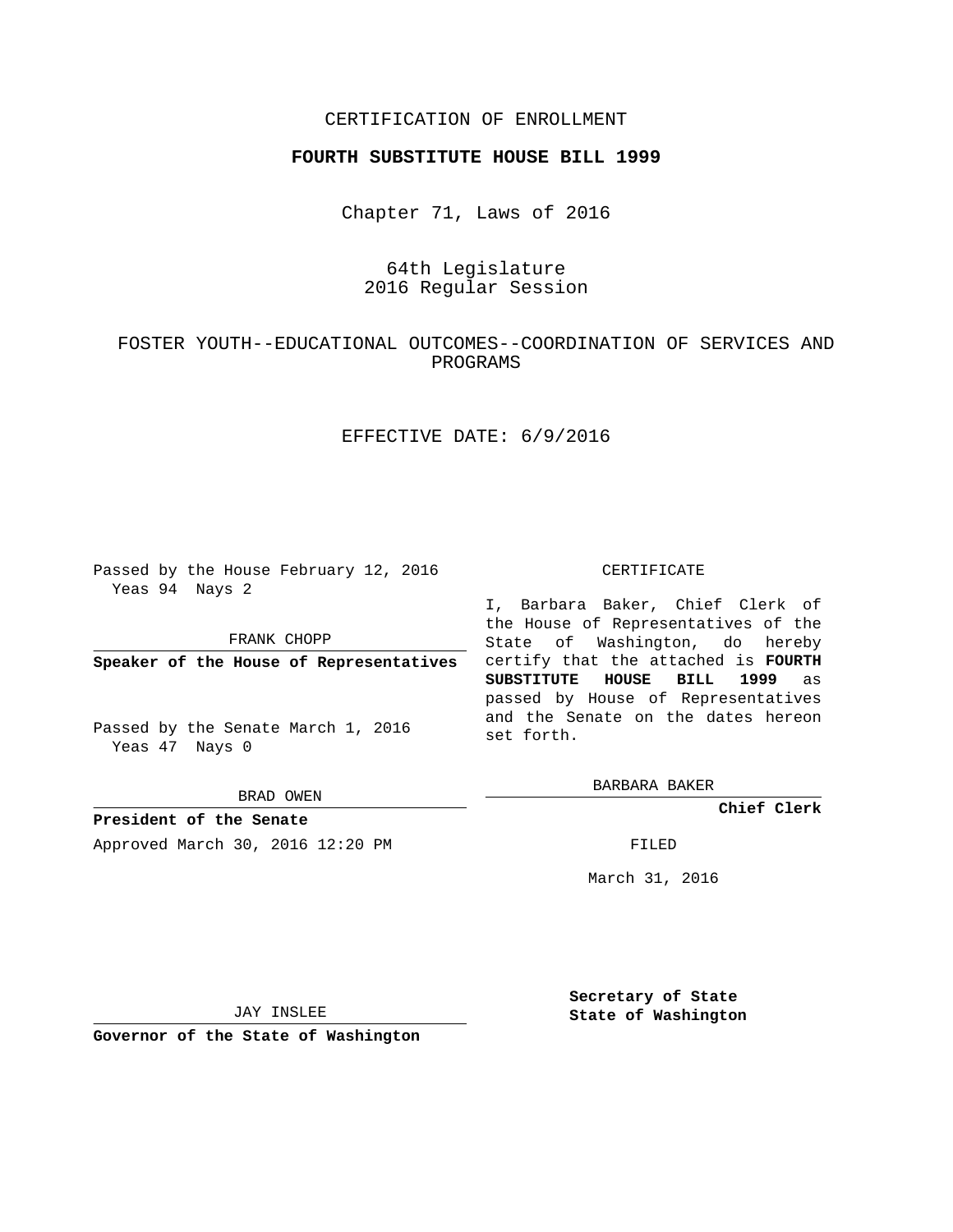### **FOURTH SUBSTITUTE HOUSE BILL 1999**

Passed Legislature - 2016 Regular Session

## **State of Washington 64th Legislature 2016 Regular Session**

**By** House Appropriations (originally sponsored by Representatives Carlyle, Kagi, Lytton, Walsh, Sawyer, Pettigrew, Ortiz-Self, Dent, Parker, Caldier, Goodman, and Jinkins)

READ FIRST TIME 02/09/16.

 AN ACT Relating to coordinating services and programs for foster youth in order to improve educational outcomes; amending RCW 28B.117.060; reenacting and amending RCW 13.50.010; adding new sections to chapter 28A.300 RCW; adding a new section to chapter 74.13 RCW; adding a new section to chapter 28B.77 RCW; creating a new section; recodifying RCW 28B.117.060; and repealing RCW 74.13.105.

BE IT ENACTED BY THE LEGISLATURE OF THE STATE OF WASHINGTON:

 NEW SECTION. **Sec. 1.** The Washington state legislature has long acknowledged that youth impacted by the foster care system experience among the worst high school graduation and postsecondary completion outcomes compared to any other population of youth. Over the last decade, legislative leadership has sparked innovation and development of an array of services to improve educational outcomes. The legislature intends to powerfully leverage that past experience to establish a set of comprehensive strategies that are evidence-based, more coordinated, intensive, and intentional in order to proactively support youth to complete high school and successfully implement their own plans for their future.

19 The goals of this effort are threefold:

 (1) To make Washington number one in the nation for foster care 21 graduation rates;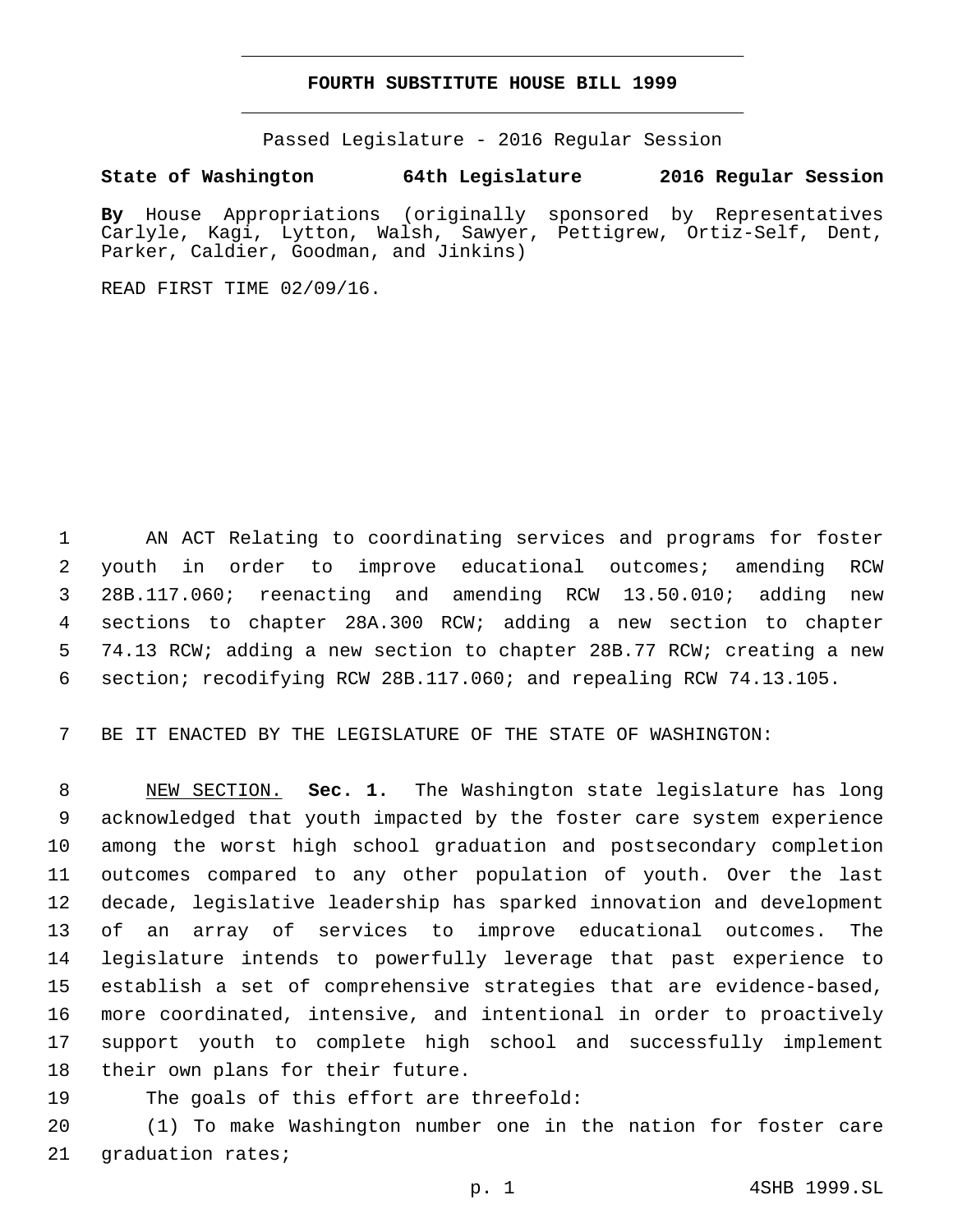(2) To make Washington number one in the nation for foster care 2 enrollment in postsecondary education; and

 (3) To make Washington number one in the nation for foster care postsecondary completion.4

 **Sec. 2.** RCW 13.50.010 and 2015 c 265 s 2 and 2015 c 262 s 1 are 6 each reenacted and amended to read as follows:

7 (1) For purposes of this chapter:

 (a) "Good faith effort to pay" means a juvenile offender has either (i) paid the principal amount in full; (ii) made at least eighty percent of the value of full monthly payments within the period from disposition or deferred disposition until the time the amount of restitution owed is under review; or (iii) can show good cause why he or she paid an amount less than eighty percent of the 14 value of full monthly payments;

 (b) "Juvenile justice or care agency" means any of the following: Police, diversion units, court, prosecuting attorney, defense attorney, detention center, attorney general, the legislative children's oversight committee, the office of the family and children's ombuds, the department of social and health services and its contracting agencies, schools; persons or public or private agencies having children committed to their custody; and any placement oversight committee created under RCW 72.05.415;

 (c) "Official juvenile court file" means the legal file of the juvenile court containing the petition or information, motions, memorandums, briefs, findings of the court, and court orders;

 (d) "Records" means the official juvenile court file, the social file, and records of any other juvenile justice or care agency in the 28 case;

 (e) "Social file" means the juvenile court file containing the 30 records and reports of the probation counselor.

 (2) Each petition or information filed with the court may include only one juvenile and each petition or information shall be filed under a separate docket number. The social file shall be filed 34 separately from the official juvenile court file.

 (3) It is the duty of any juvenile justice or care agency to 36 maintain accurate records. To this end:

 (a) The agency may never knowingly record inaccurate information. Any information in records maintained by the department of social and health services relating to a petition filed pursuant to chapter

p. 2 4SHB 1999.SL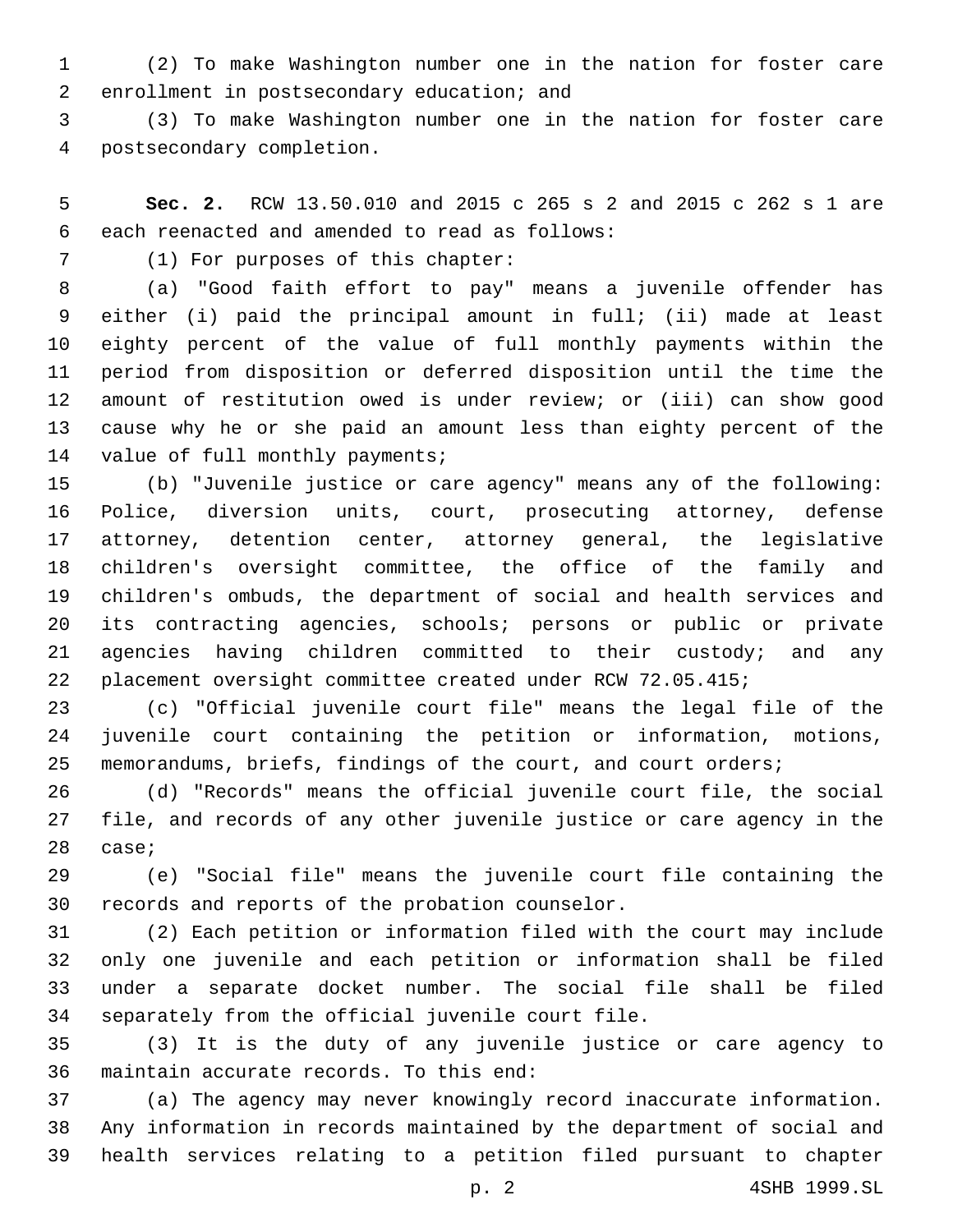13.34 RCW that is found by the court to be false or inaccurate shall 2 be corrected or expunged from such records by the agency;

 (b) An agency shall take reasonable steps to assure the security of its records and prevent tampering with them; and

 (c) An agency shall make reasonable efforts to insure the completeness of its records, including action taken by other agencies 7 with respect to matters in its files.

 (4) Each juvenile justice or care agency shall implement procedures consistent with the provisions of this chapter to 10 facilitate inquiries concerning records.

 (5) Any person who has reasonable cause to believe information concerning that person is included in the records of a juvenile justice or care agency and who has been denied access to those records by the agency may make a motion to the court for an order authorizing that person to inspect the juvenile justice or care agency record concerning that person. The court shall grant the motion to examine records unless it finds that in the interests of justice or in the best interests of the juvenile the records or parts 19 of them should remain confidential.

 (6) A juvenile, or his or her parents, or any person who has reasonable cause to believe information concerning that person is included in the records of a juvenile justice or care agency may make a motion to the court challenging the accuracy of any information concerning the moving party in the record or challenging the continued possession of the record by the agency. If the court grants the motion, it shall order the record or information to be corrected 27 or destroyed.

 (7) The person making a motion under subsection (5) or (6) of this section shall give reasonable notice of the motion to all parties to the original action and to any agency whose records will 31 be affected by the motion.

 (8) The court may permit inspection of records by, or release of information to, any clinic, hospital, or agency which has the subject person under care or treatment. The court may also permit inspection by or release to individuals or agencies, including juvenile justice advisory committees of county law and justice councils, engaged in legitimate research for educational, scientific, or public purposes. Each person granted permission to inspect juvenile justice or care agency records for research purposes shall present a notarized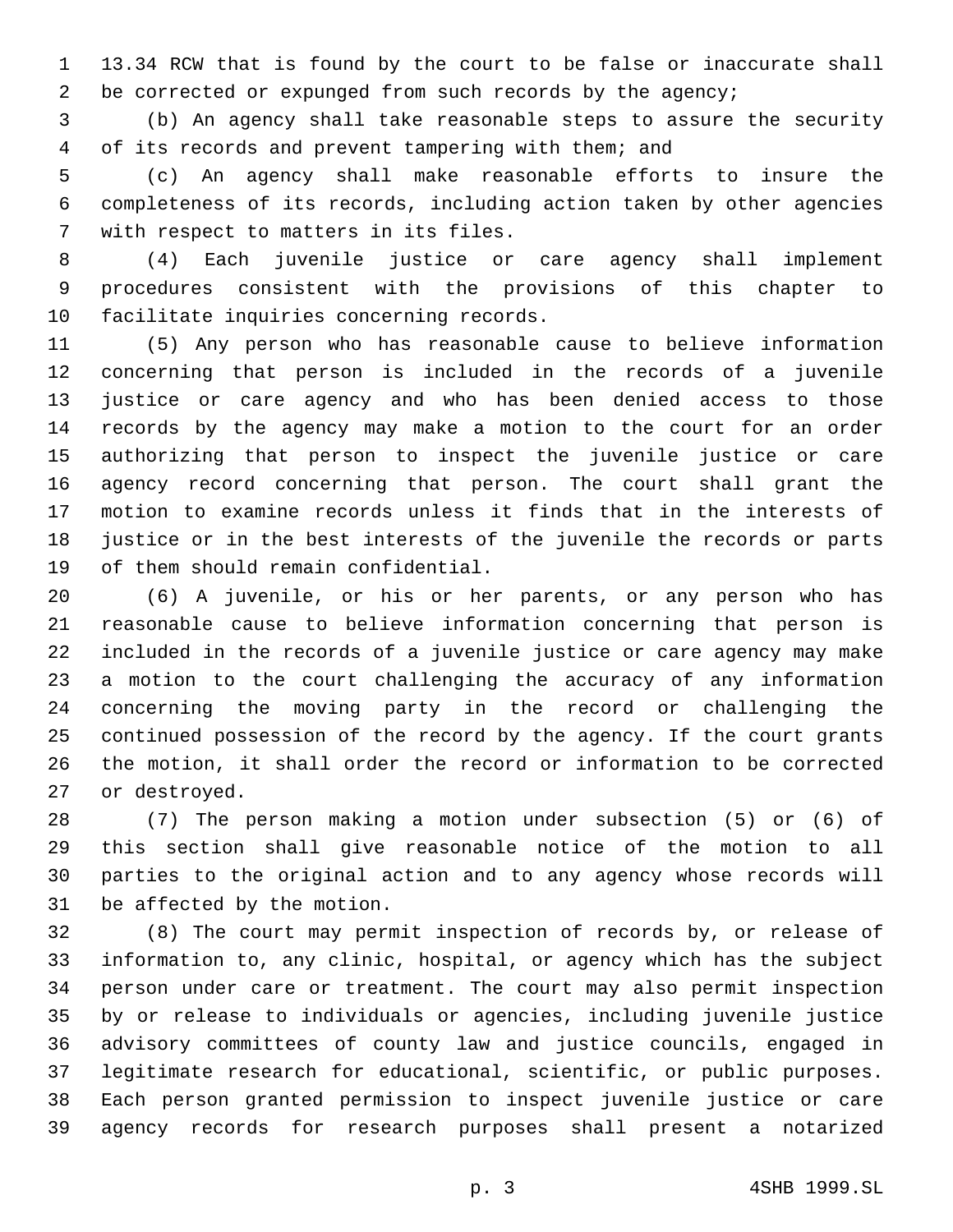statement to the court stating that the names of juveniles and parents will remain confidential.2

 (9) The court shall release to the caseload forecast council the records needed for its research and data-gathering functions. Access to caseload forecast data may be permitted by the council for research purposes only if the anonymity of all persons mentioned in 7 the records or information will be preserved.

 (10) Juvenile detention facilities shall release records to the caseload forecast council upon request. The commission shall not disclose the names of any juveniles or parents mentioned in the records without the named individual's written permission.

 (11) Requirements in this chapter relating to the court's authority to compel disclosure shall not apply to the legislative children's oversight committee or the office of the family and children's ombuds.15

 (12) For the purpose of research only, the administrative office of the courts shall maintain an electronic research copy of all records in the judicial information system related to juveniles. Access to the research copy is restricted to the Washington state center for court research. The Washington state center for court research shall maintain the confidentiality of all confidential records and shall preserve the anonymity of all persons identified in the research copy. The research copy may not be subject to any records retention schedule and must include records destroyed or removed from the judicial information system pursuant to RCW 26 13.50.270 and 13.50.100(3).

 (13) The court shall release to the Washington state office of public defense records needed to implement the agency's oversight, technical assistance, and other functions as required by RCW 2.70.020. Access to the records used as a basis for oversight, technical assistance, or other agency functions is restricted to the Washington state office of public defense. The Washington state office of public defense shall maintain the confidentiality of all 34 confidential information included in the records.

 (14) The court shall release to the Washington state office of civil legal aid records needed to implement the agency's oversight, technical assistance, and other functions as required by RCW 2.53.045. Access to the records used as a basis for oversight, technical assistance, or other agency functions is restricted to the Washington state office of civil legal aid. The Washington state

p. 4 4SHB 1999.SL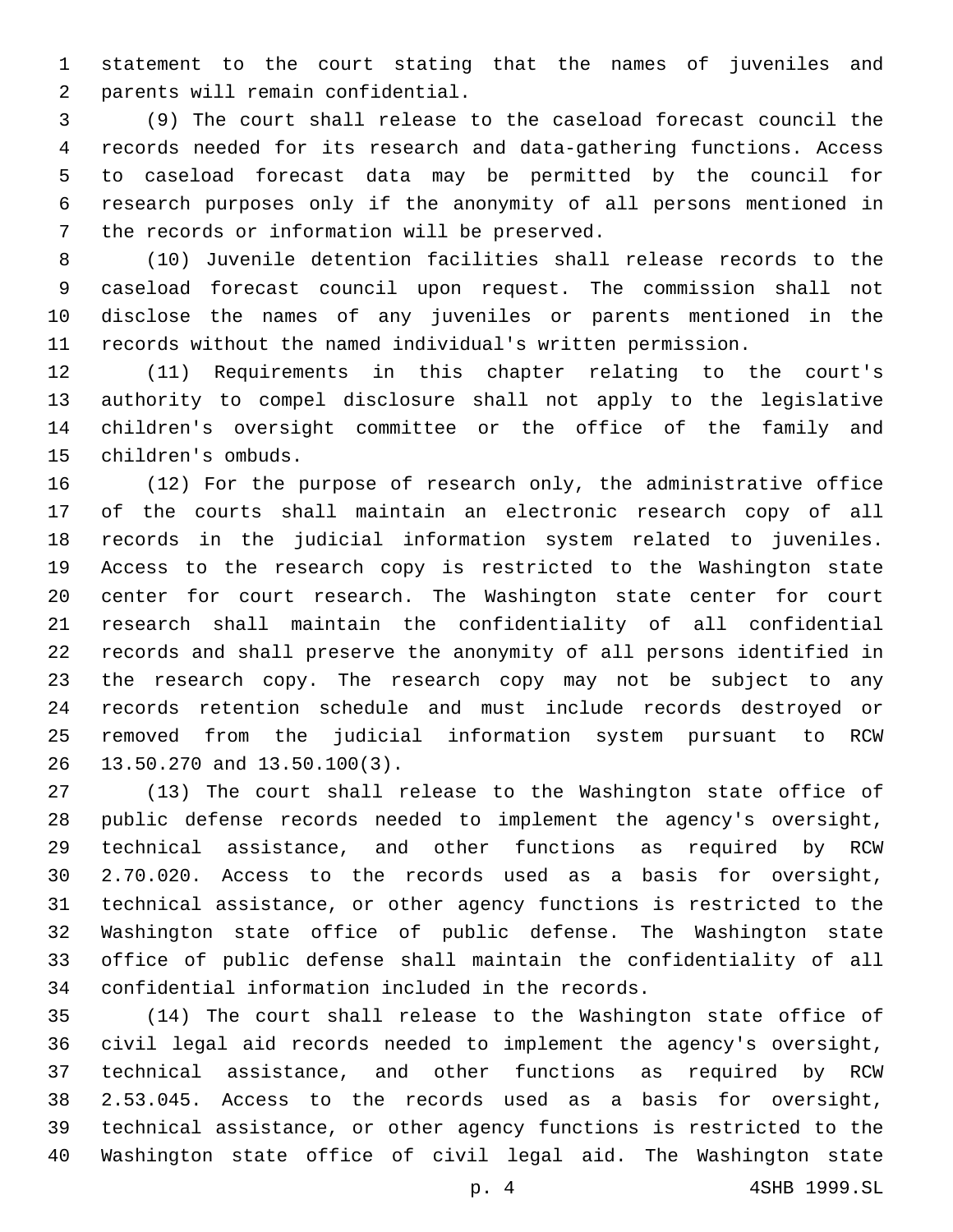office of civil legal aid shall maintain the confidentiality of all confidential information included in the records, and shall, as soon as possible, destroy any retained notes or records obtained under this section that are not necessary for its functions related to RCW  $5 \quad 2.53.045.$ 

 (15) For purposes of providing for the educational success of youth in foster care, the department of social and health services may disclose only those confidential child welfare records that pertain to or may assist with meeting the educational needs of foster youth to another state agency or state agency's contracted provider responsible under state law or contract for assisting foster youth to attain educational success. The records retain their confidentiality pursuant to this chapter and federal law and cannot be further disclosed except as allowed under this chapter and federal law.

 NEW SECTION. **Sec. 3.** A new section is added to chapter 28A.300 16 RCW to read as follows:

 (1) As used in this section, "outcome" or "outcomes" means measuring the differences in high school graduation rates and postsecondary enrollment between youth served by the education coordination program described in this section and those who would have otherwise been eligible for the program, but were not served by 22 the program.

 (2) To the extent funds are appropriated for this purpose, the department of social and health services must contract with the office of the superintendent of public instruction, which in turn must contract with at least one nongovernmental entity to administer a program of education coordination for youth, kindergarten through twelfth grade, who are dependent pursuant to chapter 13.34 RCW. The office of the superintendent of public instruction shall, in consultation with the department of social and health services, comply with all requirements necessary to maximize federal reimbursement for the program of education coordination for youth. The contract between the office of the superintendent of public instruction and the nongovernmental entity must be outcome driven with a stated goal of reducing educational barriers to youth success. The selected nongovernmental entity or entities must engage in a public-private partnership with the office of the superintendent of public instruction and are responsible for raising a portion of the funds needed for service delivery, administration, and evaluation.

p. 5 4SHB 1999.SL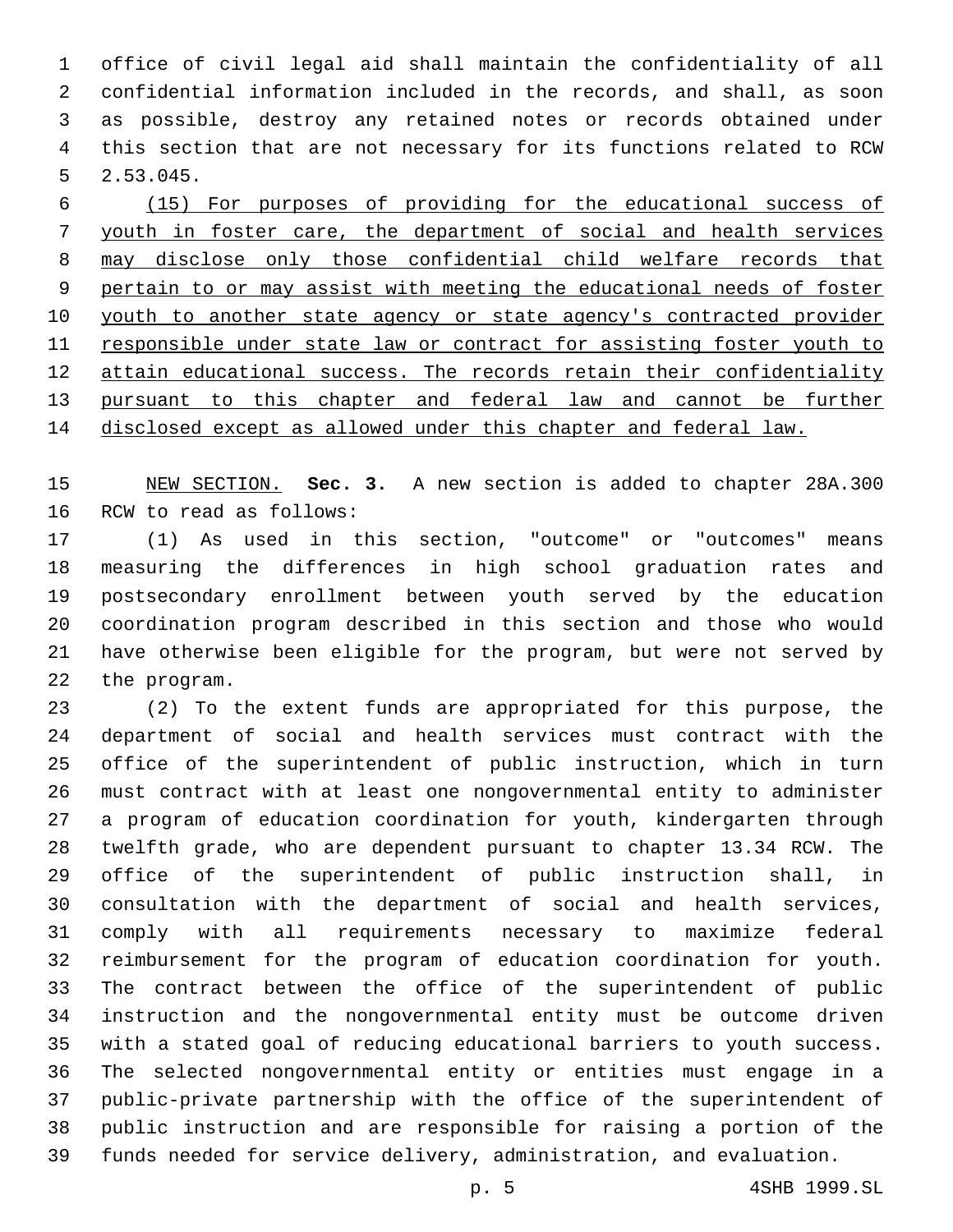(3) The nongovernmental entity or entities selected by the office of the superintendent of public instruction must have demonstrated success in working with foster care youth and assisting foster care youth in receiving appropriate educational services, including enrollment, accessing school-based services, reducing out-of-school discipline interventions, and attaining high school graduation.

 (4) The selected nongovernmental entity or entities must provide services to support individual youth upon a referral by a social worker with the department of social and health services, school staff, or a nongovernmental agency. The selected nongovernmental entity or entities may be colocated in the offices of the department of social and health services to provide timely consultation and in- service training. These entities must have access to all paper and electronic education records and case information pertinent to the educational planning and services of youth referred and are subject 16 to RCW 13.50.010 and 13.50.100.

 (5) The selected nongovernmental entity or entities must report outcomes semiannually to the office of the superintendent of public instruction and the department of social and health services 20 beginning December 1, 2016.

 NEW SECTION. **Sec. 4.** A new section is added to chapter 28A.300 22 RCW to read as follows:

 (1) As used in this section, "outcome" or "outcomes" means measuring the differences in high school graduation rates and postsecondary enrollment and completion between youth served by the programs described in this section, and those who would have otherwise been eligible for the programs, but were not served by the 28 programs.

 (2) To the extent funds are appropriated for this purpose, the office of the superintendent of public instruction must contract with at least one nongovernmental entity to improve the educational outcomes of students at two sites by providing individualized education services and monitoring and supporting dependent youths' completion of educational milestones, remediation needs, and special education needs. The selected nongovernmental entity must engage in a public-private partnership with the office of the superintendent of public instruction and is responsible for raising a portion of the funds needed for service delivery, administration, and evaluation.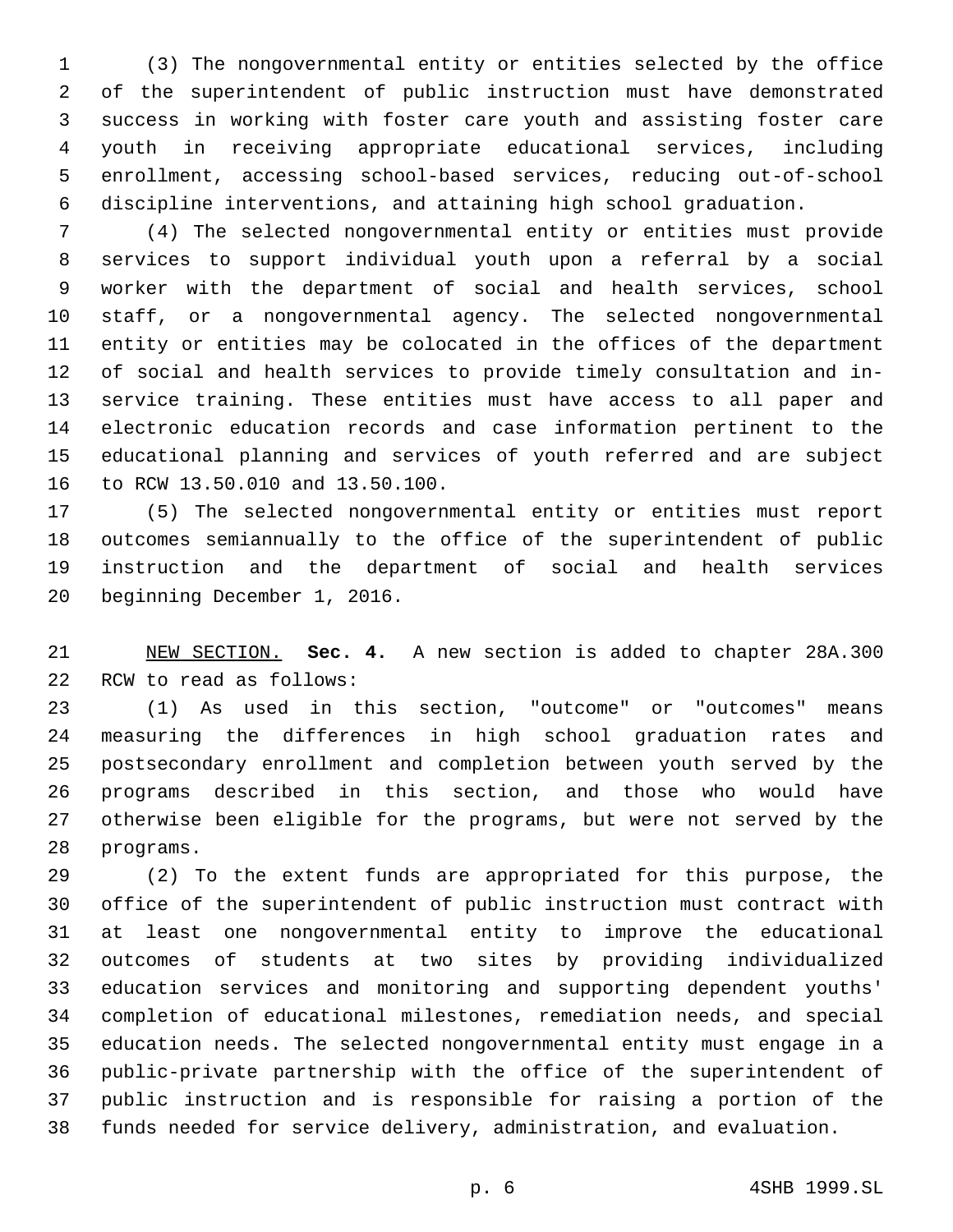(3) One of the sites described in subsection (2) of this section shall be the site previously selected by the department of social and health services pursuant to the 2013-2015 omnibus appropriations act, section 202(10), chapter 4, Laws of 2013 2nd sp. sess. to the extent private funds are available. The previously selected site will expand to include the entire county in which it is currently located, subject to the availability of private funds. The second site established under this section must be implemented after July 1, 2016. The office of the superintendent of public instruction and the nongovernmental entity or entities at the original site shall consult with the department of social and health services and then collaboratively select the second site. This site should be a school district or group of school districts with a significant number of students who are dependent pursuant to chapter 13.34 RCW.

 (4) The purpose of the programs at both sites is to improve the educational outcomes of students who are dependent pursuant to chapter 13.34 RCW by providing individualized education services and supporting dependent youths' completion of educational milestones, 19 remediation needs, and special education needs.

 (5) The entity or entities at these sites must facilitate the educational progress, high school completion, and postsecondary plan initiation of eligible youth. The contract with the entity or entities must be outcome driven with a stated goal of improving the graduation rates and postsecondary plan initiation of foster youth by two percent per year over five school year periods. The baseline for measurement for the existing site was established in the 2013-14 school year, and this baseline remains applicable through the 2018-19 school year. Any new site must establish its baseline at the end of the first year of service provision, and this baseline must remain 30 applicable for the next five school year periods.

 (6) Services provided by the nongovernmental entity or entities 32 must include:

 (a) Advocacy for foster youth to eliminate barriers to 34 educational access and success;

 (b) Consultation with schools and the department of social and health services' case workers to develop educational plans for and 37 with participating youth;

 (c) Monitoring education progress and providing interventions to improve attendance, behavior, and course performance of participating 40 youth;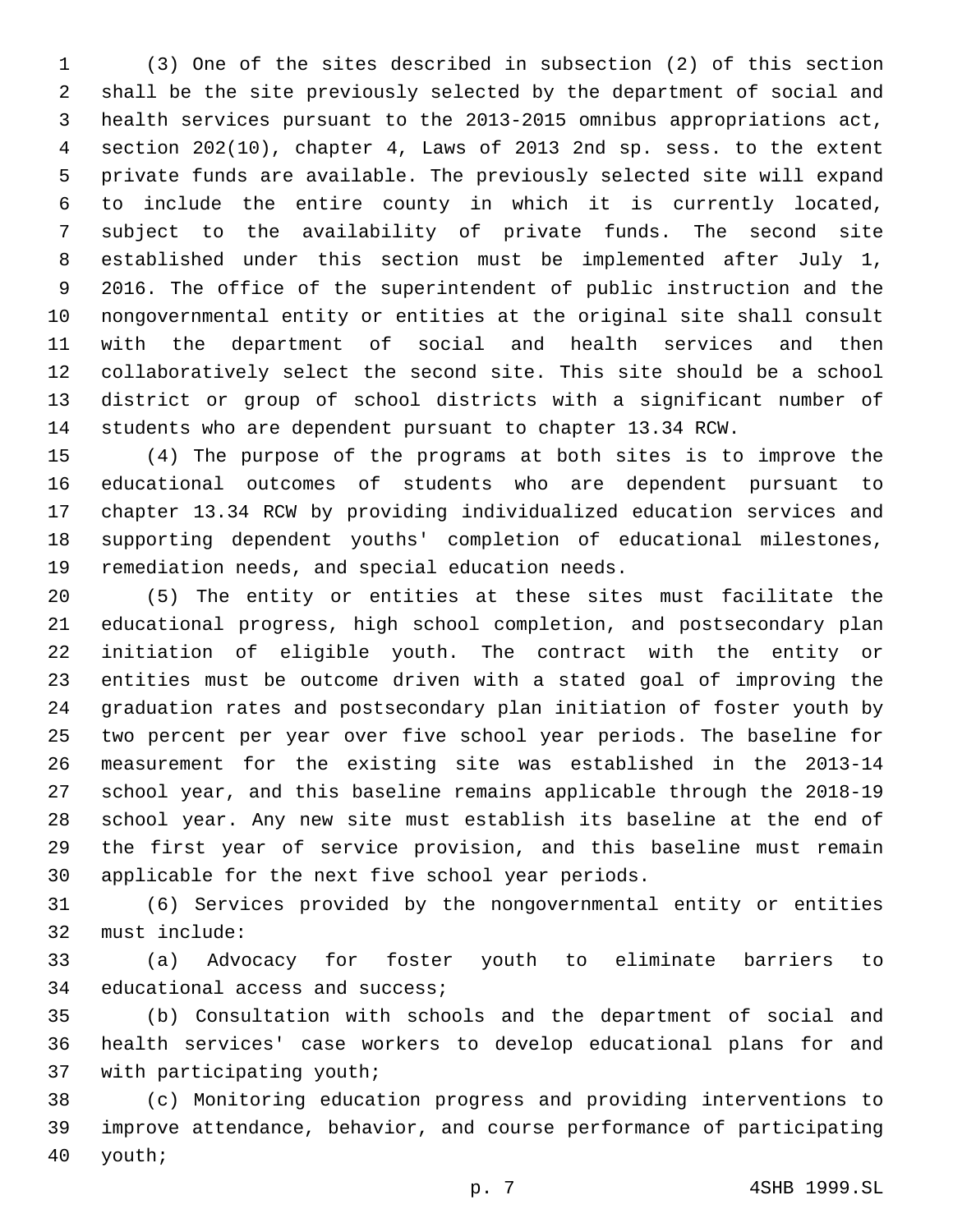(d) Facilitating age-specific developmental and logistical tasks to be accomplished for high school and postsecondary success;

 (e) Facilitating the participation of youth with school and local resources that may assist in educational access and success; and

 (f) Coordinating youth, caregivers, schools, and social workers to advocate to support youth progress in the educational system.

 (7) The contracted nongovernmental entity or entities must report site outcomes to the office of the superintendent of public instruction and the department of social and health services 10 semiannually.

 (8) The department of social and health services children's administration must proactively refer all eligible students thirteen years of age or older, within the site areas, to the contractor for educational services. Youth eligible for referral are dependent pursuant to chapter 13.34 RCW, are age thirteen through twenty-one years of age, are not currently served by services under RCW 28B.117.060 (as recodified by this act), and remain eligible for continuing service following fulfillment of the permanent plan and through initiation of a postsecondary plan. After high school completion, services are concluded within a time period specified in the contract to pursue engagement of continuing postsecondary support services provided by local education agencies, postsecondary education, community-based programs, or the passport to college 24 promise program.

 (9) The selected nongovernmental entity or entities may be colocated in the offices of the department of social and health services to provide timely consultation. These entities must be provided access to all paper and electronic education records and case information pertinent to the educational planning and services of youth referred and are subject to RCW 13.50.010 and 13.50.100.

 **Sec. 5.** RCW 28B.117.060 and 2011 1st sp.s. c 11 s 224 are each 32 amended to read as follows:

 (1) To the extent funds are appropriated for this purpose, the ((department of social and health services)) council, with input from 35 the ((state board for community and technical colleges, the office, and institutions of higher education)) office of the superintendent 37 of public instruction and the department of social and health 38 services, shall contract with at least one nongovernmental entity 39 ((through a request for proposals process)) to develop, implement,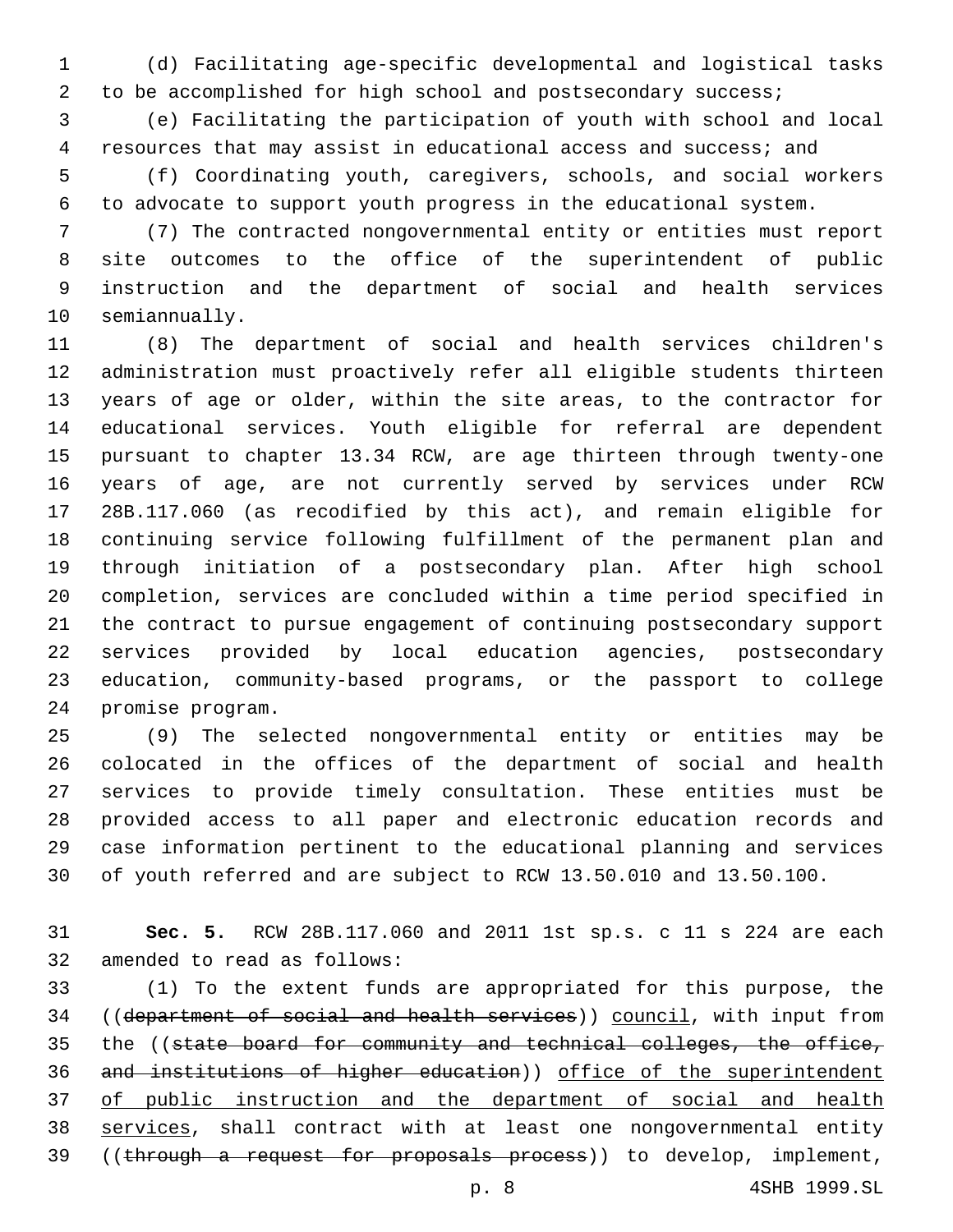and administer a program of supplemental educational transition planning for youth in foster care in Washington state.

 (2) The nongovernmental entity or entities chosen by the ((department)) council shall have demonstrated success in working with foster care youth and assisting foster care youth in successfully making the transition from ((foster care to independent adulthood)) high school to a postsecondary plan, including 8 postsecondary enrollment, career, or service.

 (3) The selected nongovernmental entity or entities shall provide supplemental educational transition planning to foster care youth in 11 Washington state ((beginning at age fourteen and then at least every 12 six months thereafter)). Youth eligible for referral are not 13 currently served by programs under section 4 of this act, dependent 14 pursuant to chapter 13.34 RCW, age thirteen through twenty-one, and remain eligible for continuing service following fulfillment of the permanent plan and through initiation of a postsecondary plan. After high school completion, services are concluded within a time period specified in the contract to pursue engagement of continuing 19 postsecondary support services provided by local education agencies, postsecondary education, community-based programs, or the passport to college promise program. The nongovernmental entity or entities must 22 facilitate the educational progress, graduation, and postsecondary plan initiation of eligible youth. The contract must be outcome 24 driven with a stated goal of improving the graduation rates and postsecondary plan initiation of eligible youth by two percent per year over five school year periods starting with the 2016-17 school year and ending with the 2021-22 school year. With each new contract, a baseline must be established at the end of the first year of service provision.

(4) The supplemental transition planning shall include:

 (a) ((Comprehensive information regarding postsecondary educational opportunities including, but not limited to, sources of financial aid, institutional characteristics and record of support for former foster care youth, transportation, housing, and other logistical considerations;

36 (b) How and when to apply to postsecondary educational programs; (c) What precollege tests, if any, the particular foster care youth should take based on his or her postsecondary plans and when to 39 take the tests;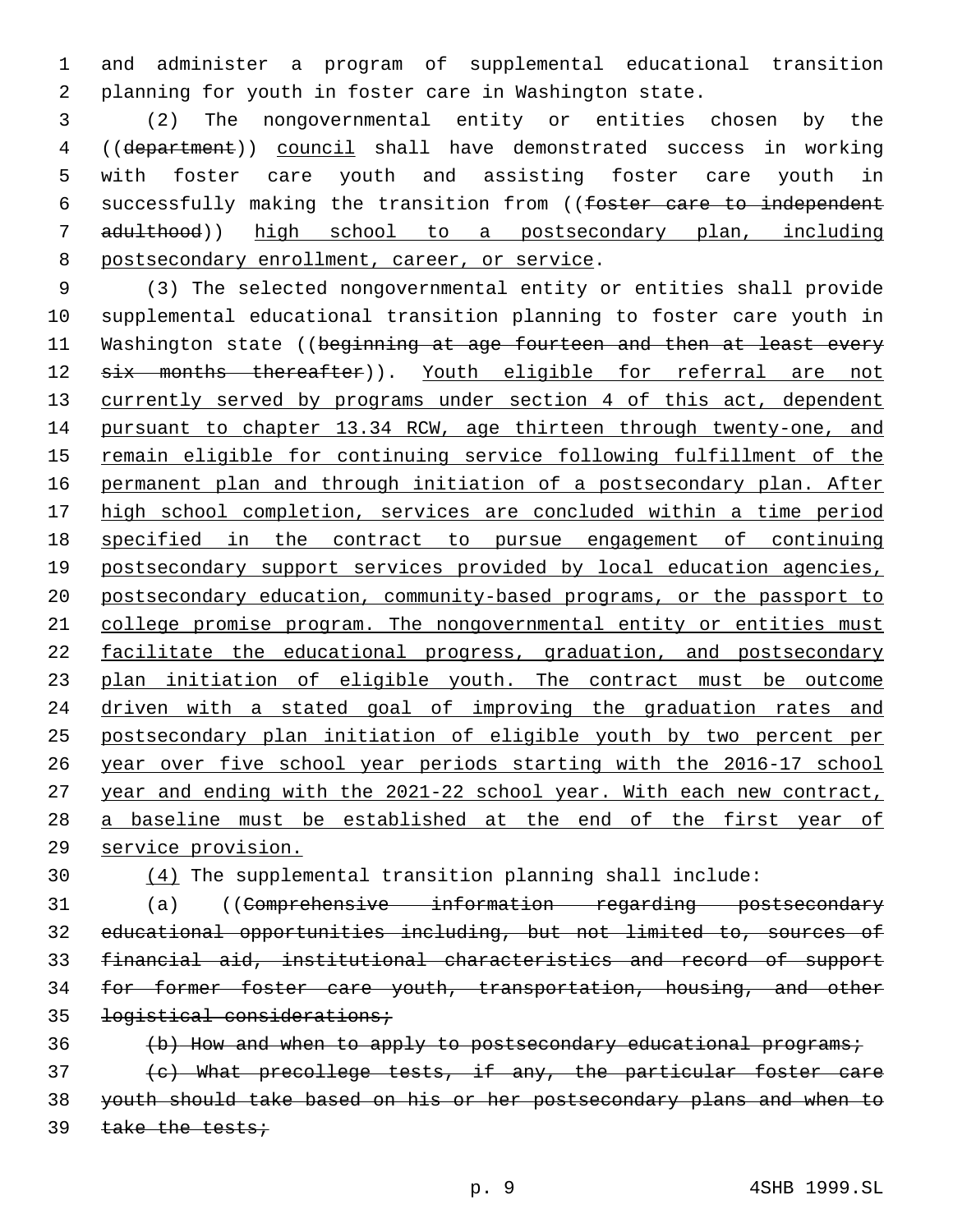(d) What courses to take to prepare the particular foster care 2 youth to succeed at his or her postsecondary plans;

 (e) Social, community, educational, logistical, and other issues 4 that frequently impact college students and their success rates; and

 (f) Which web sites, nongovernmental entities, public agencies, and other foster care youth support providers specialize in which services)) Consultation with schools and the department of social and health services' case workers to develop educational plans for and 9 with participating youth;

 (b) Age-specific developmental and logistical tasks to be 11 accomplished for high school and postsecondary success;

 (c) Facilitating youth participation with appropriate school and 13 local resources that may assist in educational access and success; and

 (d) Coordinating youth, caregivers, schools, and social workers 16 to support youth progress in the educational system.

17  $((+4))$   $(5)$  The selected nongovernmental entity or entities 18 ((shall work directly with the school counselors at the foster care youths' high schools to ensure that a consistent and complete 20 transition plan has been prepared for each foster care youth who 21 emancipates out of the foster care system in Washington state)) may be colocated in the offices of the department of social and health 23 services to provide timely consultation. These entities must have access to all paper and electronic education records and case information pertinent to the educational planning and services of youth referred and are subject to RCW 13.50.010 and 13.50.100.

 (6) The contracted nongovernmental entity or entities must report outcomes to the council and the department of social and health services semiannually beginning on December 1, 2016.

 NEW SECTION. **Sec. 6.** A new section is added to chapter 74.13 31 RCW to read as follows:

 (1) In order to proactively support foster youth to complete high school, enroll and complete postsecondary education, and successfully implement their own plans for their futures, the department, the student achievement council, and the office of the superintendent of public instruction shall enter into, or revise existing, memoranda of 37 understanding that: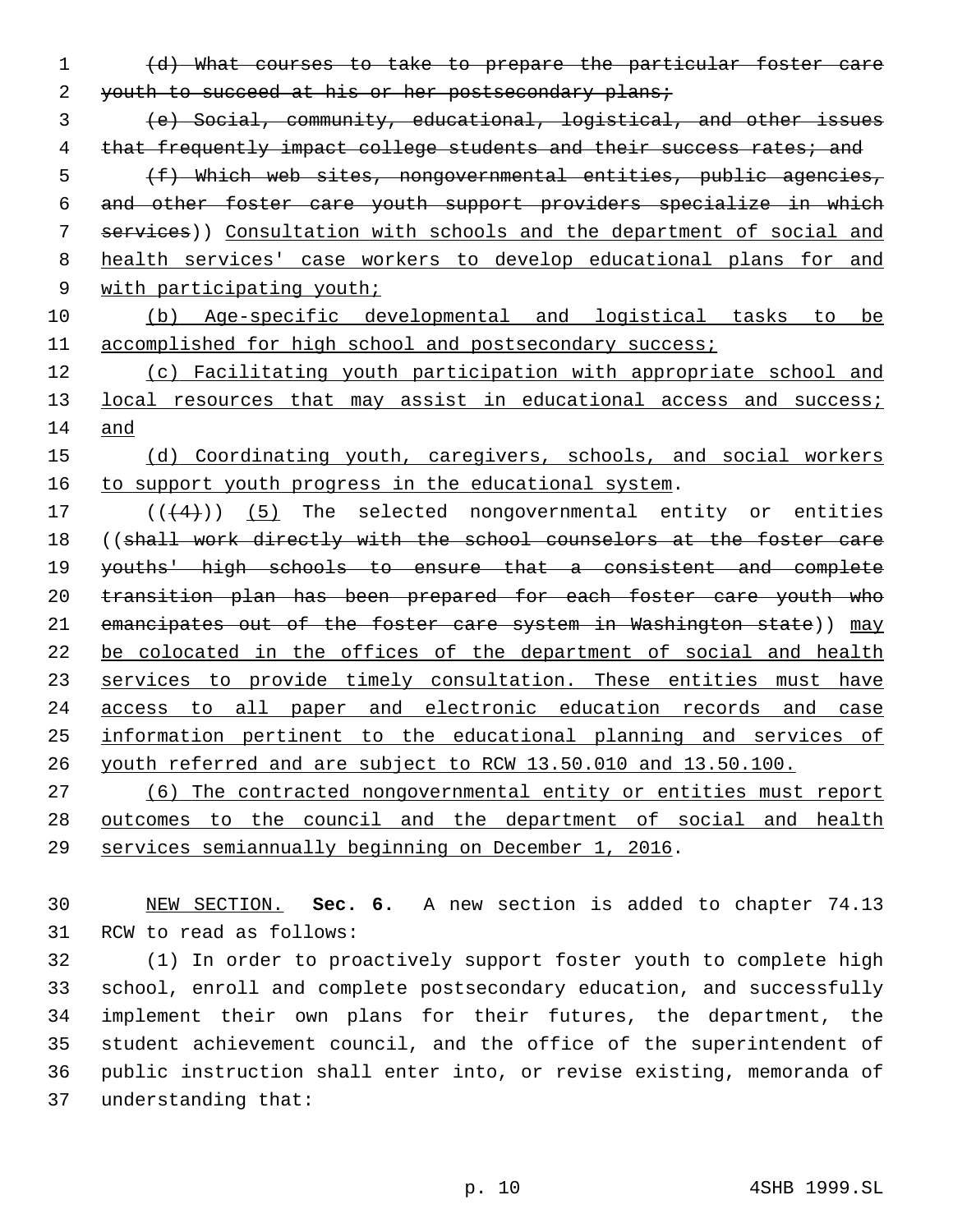(a) Facilitate student referral, data and information exchange, agency roles and responsibilities, and cooperation and collaboration among state agencies and nongovernmental entities; and

 (b) Effectuate the transfer of responsibilities from the department of social and health services to the office of the superintendent of public instruction with respect to the programs in section 4 of this act, and from the department of social and health services to the student achievement council with respect to the program in RCW 28B.117.060 (as recodified by this act) in a smooth, 10 expedient, and coordinated fashion.

 (2) The student achievement council and the office of the superintendent of public instruction shall establish a set of indicators relating to the outcomes provided in sections 3 and 4 of this act to provide consistent services for youth, facilitate transitions among contractors, and support outcome-driven contracts. The student achievement council and the superintendent of public instruction shall collaborate with nongovernmental contractors and the department to develop a list of the most critical indicators, establishing a common set of indicators to be used in the outcome- driven contracts in sections 3 and 4 of this act. A list of these indicators must be included in the report provided in subsection (3) 22 of this section.

 (3) By November 1, 2017, and biannually thereafter, the department, the student achievement council, and the office of the superintendent of public instruction, in consultation with the nongovernmental entities engaged in public-private partnerships shall submit a joint report to the governor and the appropriate education and human services committees of the legislature regarding each of these programs, individually, as well as the collective progress the 30 state has made toward the following goals:

 (a) To make Washington number one in the nation for foster care 32 graduation rates;

 (b) To make Washington number one in the nation for foster care 34 enrollment in postsecondary education; and

 (c) To make Washington number one in the nation for foster care 36 postsecondary completion.

 (4) The department, the student achievement council, and the office of the superintendent of public instruction, in consultation with the nongovernmental entities engaged in public-private partnerships, shall also submit one report by November 1, 2018, to

p. 11 4SHB 1999.SL